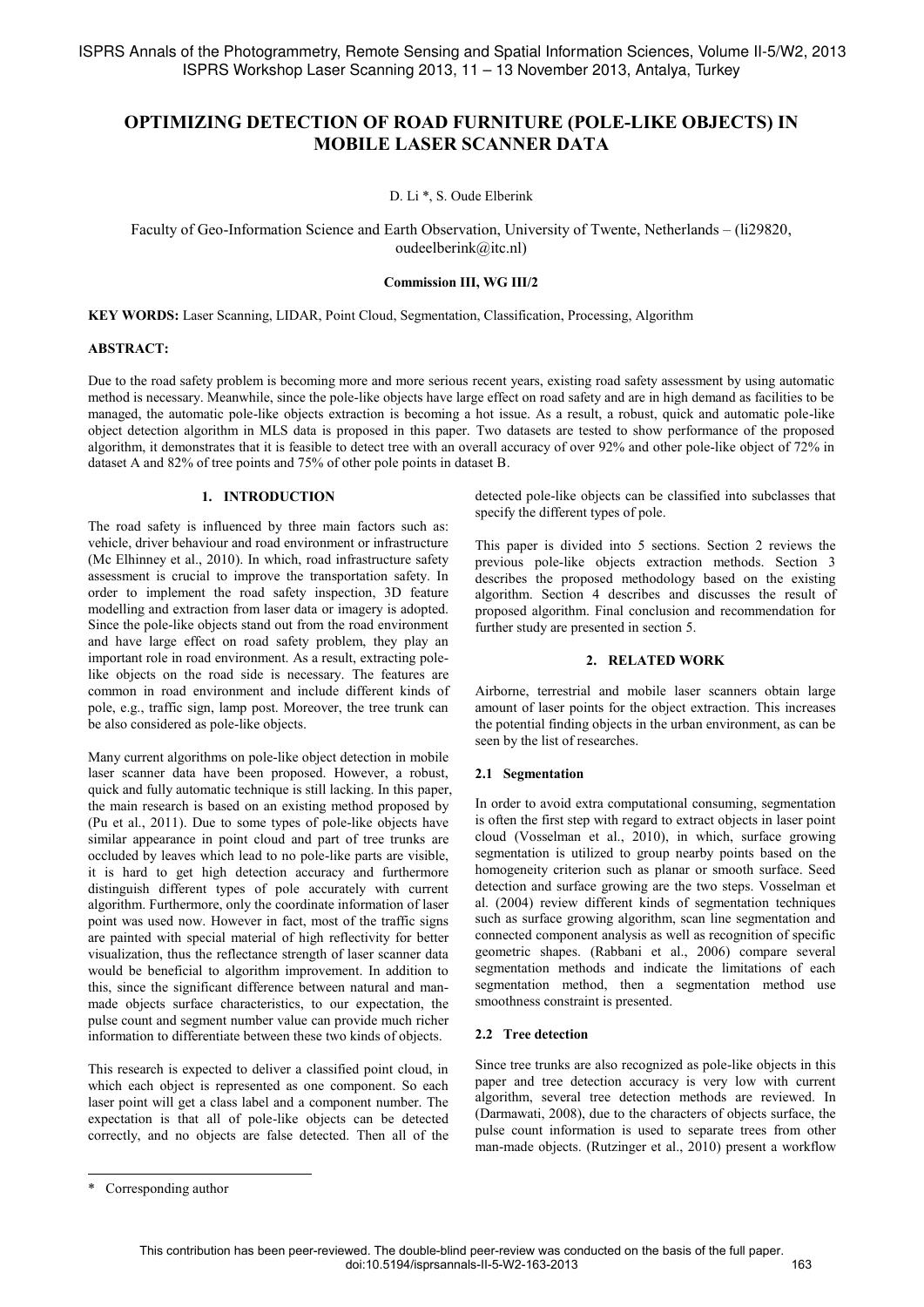for detecting and modelling trees in mobile laser point clouds, which consists of tree detection, tree simplification and tree modelling. (Yu et al., 2011) present an approach for predicting individual tree attributes, by using the physical and statistical features such as tree height, the diameter on breast height (DBH) in airborne laser scanner data.

### **2.3 Pole-like objects detection**

(Brenner, 2009) present an intuitive approach to indicate linear structure if eigenvalues analysis yields one large and two small eigenvalues. But it would cause false detection when people standing close to the pole. Golovinskiy et al. (2009) propose a four steps method to recognizing objects of urban environments: locating, segmentation, characterizing and classify clusters of 3D points. A typical scan line segmentation is utilized in Lehtomäki et al. (2010) to remove long groups and keep short segments that are possible sweeps of pole. Then the clusters that belong to same poles are merged and classified as pole or nonpole through comparing with detection constrains. K-nearest neighbours graph, endpoint preserving Laplacian smoothing and Principle Component Analysis (PCA) are performed in Yokoyama et al. (2011) to recognize pole-like objects on correctly created segments. In the paper of El-Halawany et al. (2011), a pipeline for point cloud process to detect poles and find their dimensions from unorganized point clouds captured from a kinematic terrestrial laser scanner is proposed. In (Vakautawale, 2010), a detection algorithm based on 2D enclosing circle algorithm is proposed, which consists of four phases: segmentation, multiple filtering criteria, 2D enclosing circle algorithm and supervised classification.

The existing algorithm which will be analysed and improved in this research is proposed by (Pu et al., 2011). Three phases are included in this algorithm: rough classification, percentile-based detection and further classification. Firstly, segmentation and filtering criteria are applied to remove the unwanted segments (e.g., building, car, bus platform). Secondly, percentile-based algorithm checks feature values based on one section from the component to determine whether the component is pole-like object. At last, knowledge-based shape recognition further classifies the already detected pole-like objects. Quantitatively evaluation of the proposed algorithm indicated that 20% of bare poles, 63.5% of trees, 60.8% of traffic sign and 81.8% of other poles were detected. Due to the low detection accuracy, we expect that this proposed pole detection approach can enhance at several critical steps by integrating an improved tree detection and automated quality evaluation, which will be described and analysed in detail in section 3.

### **3. METHODOLOGY**

Based on the existing algorithm, the methodology used in this research is proposed with respect to five phases: rough classification, rule-based tree detection, percentile-based pole extraction, and knowledge-based further classification; at last, quantitative assessment works cyclically to check the performance of proposed algorithm, which includes two parts: an automatic quality assessment based on point wise and a visual examination based on object wise. If the classified result is not satisfied enough, the optimization would start again from the beginning and continue to loop till getting the optimal result. Figure 1 shows the workflow of five-step proposed algorithm.



Figure 1: Workflow of the proposed methodology

### **3.1 Rough classification**

The purpose of rough classification is to make the remaining points significantly less than the original data to reduce unnecessary computational consuming by removing points that are not the ones of interest. The improvement of rough classification is mainly on optimizing the segmentation based filtering parameters of two steps: smooth surface based segmentation and filtering criteria. The thresholds utilized in this step are: surface growing segmentation, connected component analysis and filtering criteria.

After surface growing segmentation, the laser points are grouped into different segments. Planar segments are usually the basic elements, which can compose more complex human made objects. Therefore the derived planar segments are well suited to serve as basic elements for recognition of ground surface and facades. For these reasons, the ground and building facades can be removed using the geometric attribute when it can fulfil constrains like: ground surface segments are probably the large planar surface below 3D trajectory of the laser scanner; building facades are assumed as large vertical planar surface which connected to the ground surface.

The planar segments are combined together as the ground surface after being detected. In the next step, only segments completely within 2D outline of ground surface and connect to it, are identified as on-ground segments. For such segments, a connected component analysis is utilized to group nearby points as component. Before extracting the pole-like objects after achieving component, it is necessary to further remove objects that not the ones of interest, i.e., cars, small building structures, bus shelters. Thus, filtering criteria is applied then. One section of each segment is automatically selected from component to check the diameter value (Figure 2). One segment can be labelled if the diameter is less than a given threshold value. At last, an assumption is proposed to label the entire component as a candidate pole-like object if part of it is labelled.

Because the ground and facade surface are easily detected in the laser data, parameters on the surface growing algorithm are not so critical and mild under-segmentation or over-segmentation can be tolerated.

The defects of this step are that: in the current algorithm, the segments not completely within 2D outline and off-ground points, which are actually candidate pole-like segments, have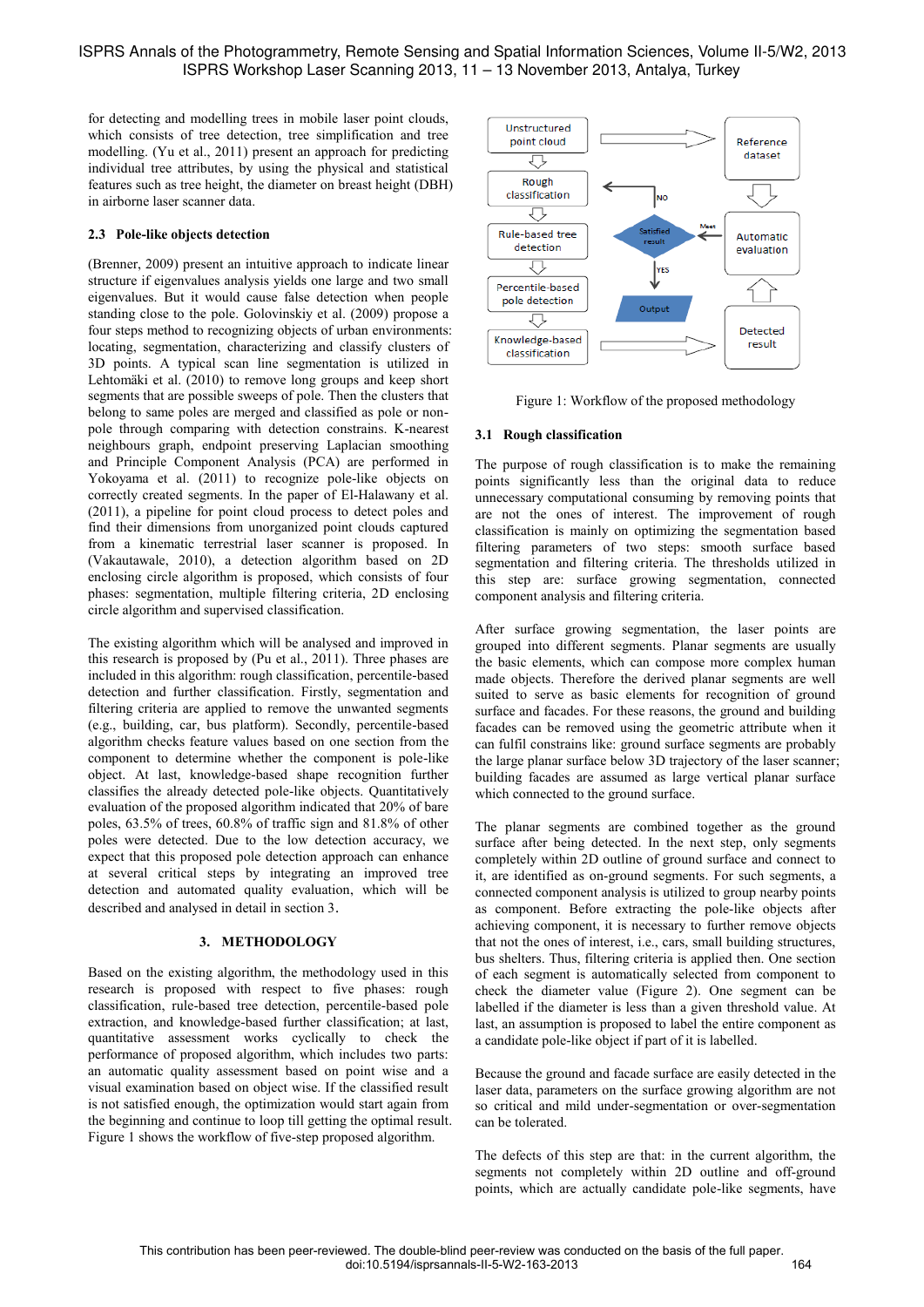been removed incorrectly (such as object within white circle in Figure 3). Thus, the on-ground segments should be refined. In addition to this, several trees and lamp posts, some traffic signs were connected as one object because of the high connected component analysis threshold value setting. At last, the threshold value of the diameter constrain is too small to filter lots of trees and other potential pole-like objects.





Figure 2: Each section is selected to check whether the segment can be labelled

Figure 3: Problem of on-ground segments

Improvement: to improve the defects of the convex hull, through field observation and statistical analysis on the laser points, part of off-ground objects should be considered for better defining the on-ground segments. For this reason, not only the segments completely within the convex hull, but also the ones close to it and part of off-ground points should be classified as on-road segments. For optimizing the segmentation, statistical analysis on the parameter determination would be carried out to get a trade-off between under-segmentation and over-segmentation and also optimal diameter value to keep potential pole-like objects as much as possible.

### **3.2 Rule-based tree detection**

Owing to some occluded and thick tree trunk, tree detection is difficult through current algorithm. A rule-based tree detection method is developed in this section to detect the tree which has no or relatively thick tree trunk in the point cloud, and then separate the tree from other on-road objects. In term of the human knowledge, the characteristics of natural object are different from the man-made one, a list of geometric and radiometric attributes are calculated for each component. Similar with the rule-based collapsed building detection in (Oude Elberink et al., 2011), different kinds of attributes are taken into consideration to build the rules.

**Height:** Based on statistical analysis, we find that the lamp post is often the highest object on road except for trees, which are supposed to be classified in the previous step.

**Area:** Area is a measure of area for the Minimum Bounding Rectangle (MBR) derives from the component after being projected onto 2D plane. The area of MBR is a sharp indicator can be used because the projections of traffic pole furniture usually shows long and narrow linear projection while tree has larger 2D projection owing to tree crown.

**Ratio:** As the reason mentioned above, the road traffic furniture shows long and narrow linear projection most times while trees have no regular shape but usually the length and width of MBR are relatively close. The ratio is an important index to extract tree.

**Percentage of pulse count:** In addition to the geometric attribute, radiometric information of laser point, especially the pulse count information is also an important factor for tree extraction. Vegetation has rough surface to causes multiple pulse count, while in most buildings, last and first pulse data are similar depending on the material of façade. During measurement of trees, certain percentage of a laser footprint would be reflected by the branches and leaves of trees, other parts will penetrate the foliage and finally be reflected by building at roadside. Therefore, the percentage of multiple pulse count points of tree should be higher than man-made objects.

**Number of segments:** After surface growing segmentation, since the unstructured distribution of points on vegetation, the number of segment in component of tree is clearly higher than man-made object.

After statistically analysing each type of objects in training areas, the attribute feature can be derived as input of developing decision tree for the rule-based detection. The automatic tree detection is based on a count system where a counter is defined to count the number of time meeting the above conditions for each component; at the end, sum up the count per component. Whether the component can be recognized as tree depends on the final count value: the component with the count value 3 or 4 can be recognized as a tree. As a result, a set of automatically detection rules from the decision tree are produced, and then these rules are used in the testing areas to detect trees.

# **3.3 Percentile-based detection**

The purpose of this step is to determine optimal parameters of percentile-based algorithm by using statistical analysis. The principle of percentile-based pole detection algorithm is: (a). Divide the whole candidate component into several sections and select one as test part. (b). Slice section into multiple horizontal slices and check the deviation of centre position between neighbouring two slices (c). Check the length of diagonal and difference between two adjacent slices diagonals. A counter is defined to count once if these four values are within given threshold simultaneously. At last, if the count is greater than a given value, this selected section can be recognized as pole. As a result, such whole component is labelled as pole-like object. Five parameters are utilized in this step. Due to the harsh threshold values used in current algorithm, some poles were missing detected. However, through statistically analyzing the parameters in training areas, optimal threshold values were formulated to get more reliable result. As a result, most of the pole-like objects can be recognized using the improved percentile-based algorithm, and then be preserved as the input for further classification.

# **3.4 Knowledge-based classification**

In (Pu et al., 2011), the method simply classifies the pole-like objects into four categories: poles, trees, road signs and others. More classes are classified, more beneficial it is to improve the actual transportation safety. Therefore, it is important to further identify the transport facilities such as traffic sign, traffic light or roadside furniture like lamp post. After removing the pole part from detected pole, several distinction attributes are analysed. Strong clues can be generated by the laser points with the feature description to determine the most likely pole type.

**Size:** The term size refers to the number of point per segments on the additional structures of pole. If the size of the remaining segment is less than 10 points, such segment can be classified as other pole, including flagpole, bare pole, etc.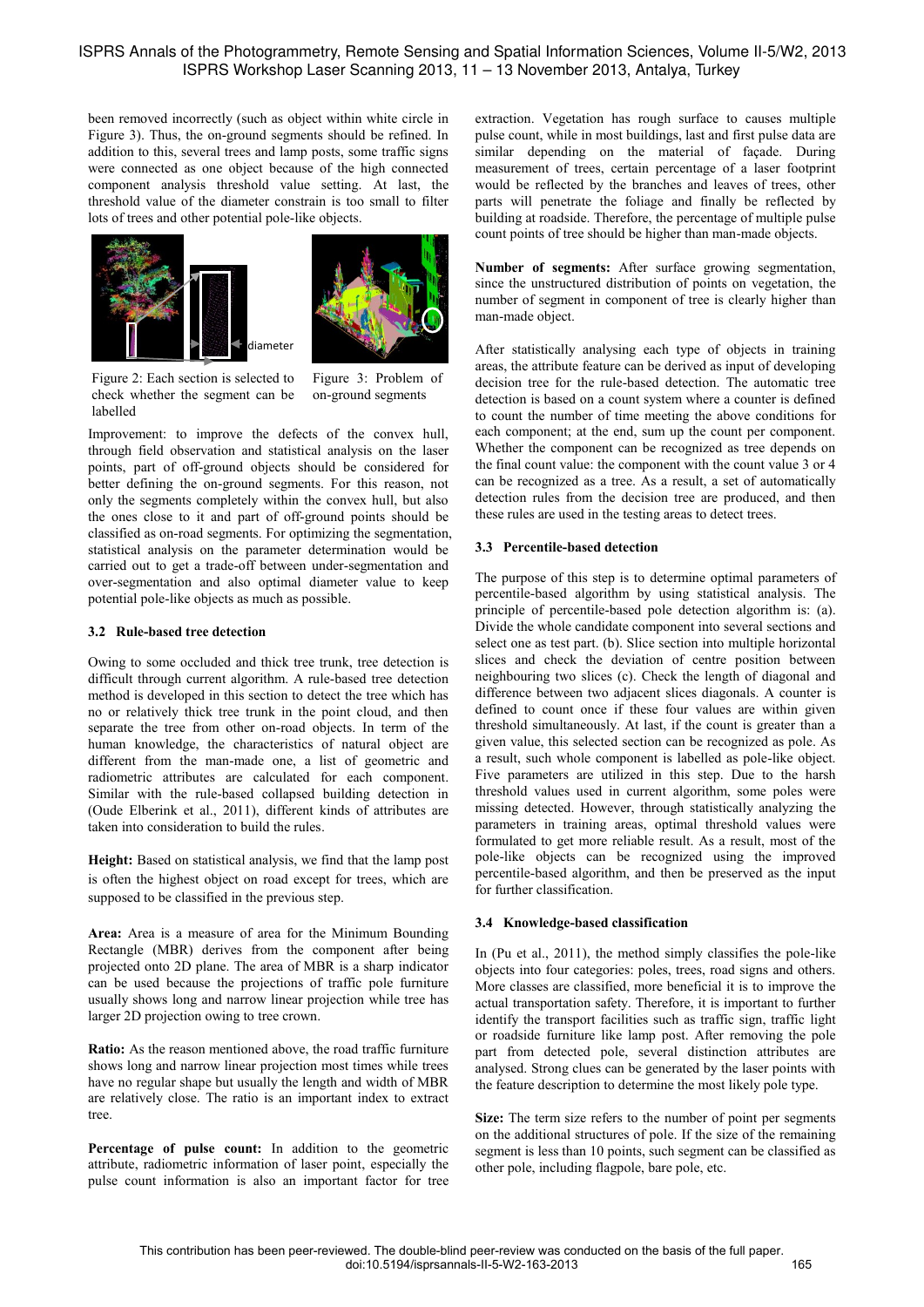# ISPRS Annals of the Photogrammetry, Remote Sensing and Spatial Information Sciences, Volume II-5/W2, 2013 ISPRS Workshop Laser Scanning 2013, 11 – 13 November 2013, Antalya, Turkey

**Shape:** Shape can be used as an important element to differential types of pole, because man-made objects usually have regular and common shapes. In most cases, traffic sign is rectangle or circle, the top of traffic light and lamp post is long and narrow linear. The tree points are irregular and randomly distributed in 3D space.

**Height:** Based on statistical analysis, we find that the lamp post is often the highest object on road except for tree.

**Reflectance intensity information:** According to the international practice, for various applications in the nighttimes and low-light visibility, high reflection material is painted on the traffic signs. Since traffic sign contains number of points with significantly higher reflection value than others, the reflectance intensity information could be a significant indicator to extract the traffic sign.

Improvement: Due to the limitation of only using coordinate information in current algorithm, the further classification did not get an accurate result. However, thanks to the statistical analysis about reflectance strength information and several adopted geometric attributes, more classes and higher accuracy can be achieved by using this proposed algorithm.

### **3.5 Evaluation**

After getting the detected poles, an automatic evaluation is carried out to show the performance of proposed algorithm. The evaluation is carried out by comparing detected pole-like objects with the reference dataset, which provides the ground truth of each testing area. Supposing that the detection accuracy is not satisfied, another optimization process would automatically start again till achieving optimal result.

### **4. RESULT AND DISCUSSION**

We test the pole-like objects with the proposed algorithm, and get the detection accuracy on two datasets\* , which contains 9 and 10 road parts separately, and are randomly selected from the original dataset. Since the dataset B does not contain the pulse count information (PCI), the performance of PCI is demonstrated by comparing result which considering and not considering it in dataset A. To remedy the lack of PCI in dataset B, segment number in each component is applied in the rulebased tree detection. After formulating the optimal threshold values in percentile-based algorithm, five classes of pole are detected and distinguished based on detected poles. As a result, completeness, correctness, overall accuracy and confusion matrix are achieved. After formulating the performance, some issues concerning the algorithm are discussed.

#### **4.1 Determination of rule and optimal threshold**

Four road parts are selected as training areas in both two datasets. Since there is no PCI in Dataset B, after statistical analysis on such four parameters (Figure 4), optimal thresholds for rule-based detection are determined to build rule.

After the tree detection, three parameters which are used in percentile-based algorithm are statistical analyzed to get optimal threshold. The statistic analysis of such parameters is revealed in Figure 5.

 $\overline{a}$ 



Figure 4: Statistic analysis on four parameters in rule-based algorithm in four training areas (dataset B)



Figure 5: Statistic analysis on three parameters in percentilebased algorithm (dataset B)

0 20 40

**Rectangle**



Figure 6: Statistic analysis on three parameters in knowledge-based classification (dataset B)

The next step is adopting a knowledge-based classification to distinct detected pole into specific types such as lamp post, traffic sign, traffic light or others. To differentiate kinds of polelike objects, the segments after removing the vertical pole part are analyzed to gain the hint for further classification. Based on such idea, several feature attributes are caculated to get optimal value as classification indicator (Figure 6). The final evluation

<sup>\*</sup> A: Enschede dataset, B: Ireland dataset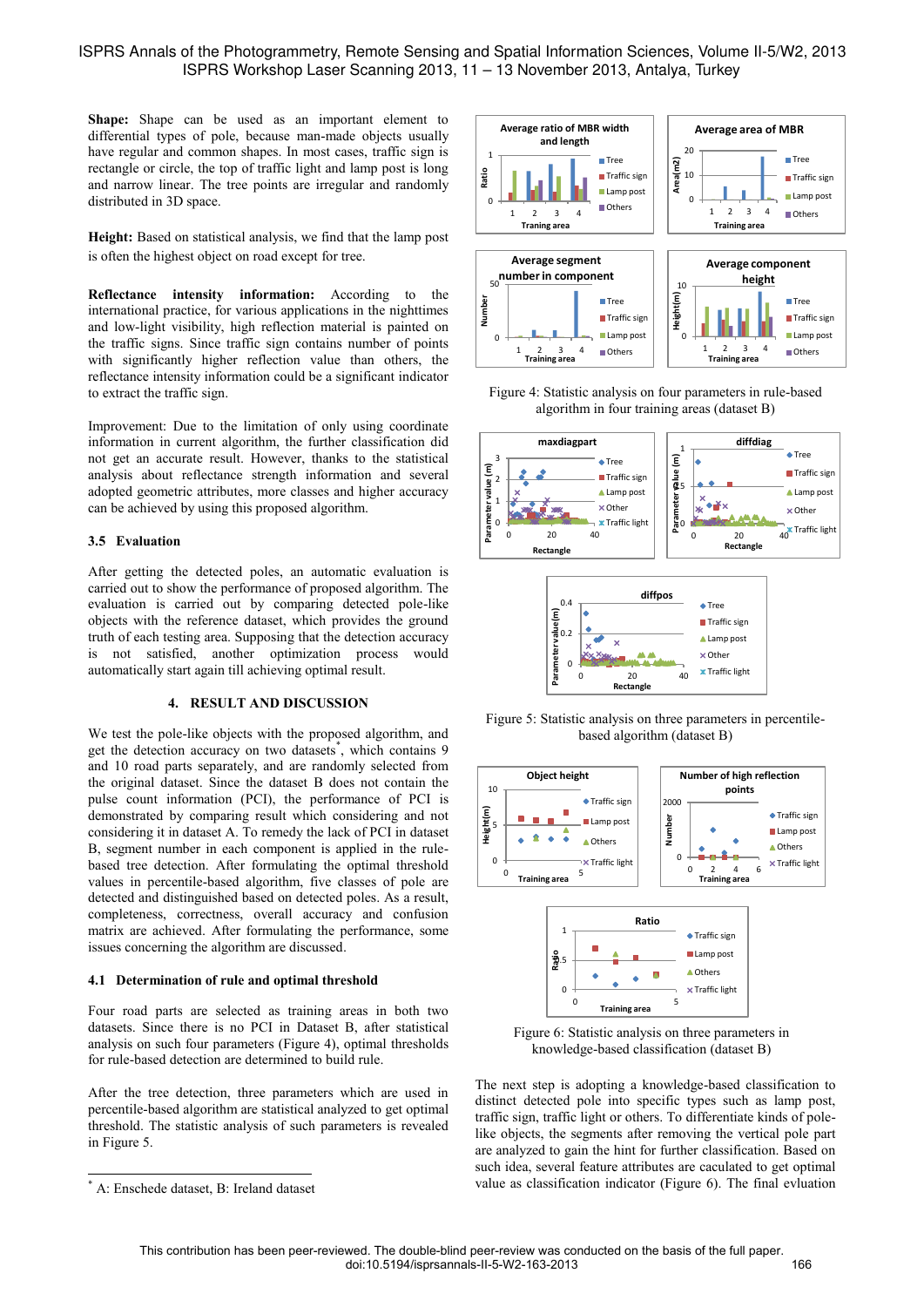result based on point wise of two dataset is tabulated in Table 1 and a visual result of detection pole is shown in Figure 7.

| Dataset   |      | Completeness | Correctness | Accuracy |  |
|-----------|------|--------------|-------------|----------|--|
| Dataset A | Tree |              | 96.7        | ソム・ニ     |  |
|           | Pole | 80.5         | 88.2        | 72.4     |  |
|           | Tree | 92.3         | 88.7        | 82.3     |  |
| Dataset B | Pole | 93.6         | 79.5        |          |  |

Table 1: Evaluation result of on pole-like object detection based on automatic point wise



Figure 7: Result of the detection algorithm in dataset A, (a) input data (b) output classified result

# **4.2 Evaluation and Discussions**

After the selection of parameter values, an automatic evaluation is carried out to show detection result automatically. At last, point-wise automatic evaluation and object-wise visual examination are adopted to show the performance.

### **4.2.1 Pulse count information**

The importance of using PCI is demonstrated by comparing the dataset A with and without it. After optimizing each parameter in the proposed algorithm, the comparison is shown in Table 2. From this table, we can clear see the tree detection rate reduces obviously, and the false detection of traffic light increases. It means that some of the trees are falsely classified as traffic lights without PCI. As we know, the proposed tree detection algorithm relies on the PCI, projection area and ratio of tree crown. However, the adjacent several trees would be connected as one object without PCI, and ratio of width and length on the MBR becomes small and performs unlike pole. As the reason mentioned above, PCI is demonstrated to be an importance and efficient indicator to extract tree from other on-road objects.

# **4.2.2 Segment number in component**

Since the unconstructed point distribution in tree, the point cloud is over-segmented into many segments. As a result, segment number in tree is clearly higher than other pole-like objects. To remedy the lack of PCI in dataset B, segment number information is adopted to replace PCI during tree detection. From Table 1 we can notice that since there is no PCI in dataset, the detection rate of tree reduces obviously when

comparing with data contains it, however with segment number information instead of PCI, a basic acceptable detection rate (87.2%) is obtained on the tree detection. As a result, segment number in component would be a significant indicator to extract tree from laser point cloud with the lack of PCI.

| Dataset A          |                | Tree     | Lamp<br>post | Traffic<br>sign | Traffic<br>light | Othe<br>r |
|--------------------|----------------|----------|--------------|-----------------|------------------|-----------|
| Detection<br>rate  | With PCI       | 83.3     | 85.3         | 65.4            | 100              | 76.9      |
|                    | Without<br>PCI | 66.7     | 85.3         | 65.4            | 100              | 76.9      |
| False<br>detection | With PCI       | $\theta$ | $\theta$     | $\theta$        | 16.7             | 23.1      |
|                    | Without<br>PCI | 2.7      | $\theta$     | $\theta$        | 33.3             | 23.1      |

| Table 2: Performance with & without PCI based on object wise |
|--------------------------------------------------------------|
| (dataset A)                                                  |

| Dataset B |                                 | Visual inspection |              |                     |          |                   | False               |
|-----------|---------------------------------|-------------------|--------------|---------------------|----------|-------------------|---------------------|
|           |                                 | Tree              | Lamp<br>post | Traffic sign Others |          | Total<br>detected | positives<br>$(\%)$ |
| Algorithm | Tree                            | 41                | $\theta$     | $\theta$            | $\theta$ | 41                | $\theta$            |
|           | Lamp post                       | $\theta$          | 10           | $\theta$            |          | 11                | 9.1                 |
|           | Traffic sign                    | $\theta$          | $\theta$     | 9                   | $\theta$ | 9                 | $\theta$            |
|           | Other                           | 3                 | $\mathbf{0}$ |                     | 11       | 15                | 26.7                |
|           | Missed                          | 3                 | 1            | $\overline{c}$      | 6        | 12                |                     |
|           | Total visual                    | 47                | 11           | 12                  | 18       | 88                |                     |
|           | Detection rate<br>$\frac{1}{2}$ | 87.2              | 90.9         | 75                  | 61.1     |                   |                     |

Table 3: Confusion matrix of the detected result based on object wise (dataset B)

### **4.3 Analysis and discussion**

Although the proposed algorithm has improved current algorithm in some extent, there are still several bottlenecks which reduce the accuracy of proposed algorithm. The problems of tree detection are that, the proposed tree detection algorithm relies on the pulse count information and projection area of tree crown. Since some trees only include a small amount of leaves in the tree crown, or several tree are connected as one object, at the same time the thick tree trunks exceed threshold values of the percentile-based pole detection, these kinds of trees are missing detected.

For the missing detection of other pole-like objects, because all of the poles of interest are considering the objects at least within 1m above to the ground, some actual pole-like objects which hanging in the air are removed. Another reason of the missing pole detection is the point number between the selected slices. In the detection algorithm, one section was selected as considered section to determine whether this object is a pole or not. Because the fewer number of points in the selected section, it is harder to collect the rectangular in detection process, such as derive the minimum bounding rectangle for each subpart, or count the number of the rectangle, which should be at least 2 rectangles in the selected section. Meanwhile, since some selected sections are too short to collect enough rectangles, these pole-like objects have been missing detected. It is difficult to completely avoid such problem: if the section between two adjacent rectangular is selected as high as possible, there would not be sufficient number of rectangular can be utilized in pole detection. Another problem is that different types of pole-like objects are connected together as one component because they located very close to each other. For example, lamp post is